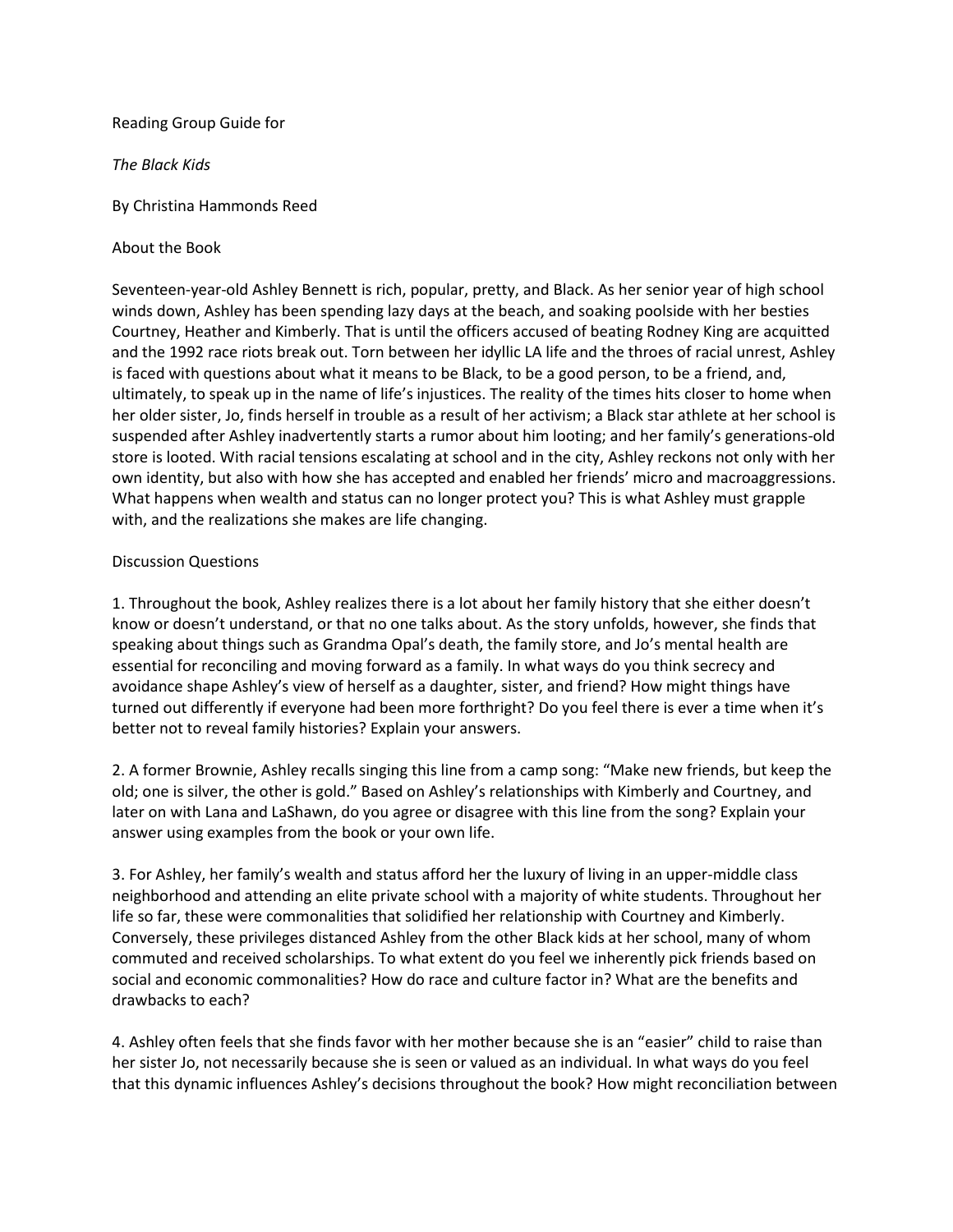Jo and their mother influence Ashley's identity, as well as her relationships with both her mother and with Jo?

5. In addition to racism, *The Black Kids* also highlights colorism within the Black community. Ashley describes her cousin Morgan as "light-skinned, with long curls like Jo's," saying that even as a child Morgan understood that these features afforded her privilege and proximity to whiteness that her cousin did not have. Why do you think Morgan relied so heavily on anti-Black taunts in their childhood? Do you feel that those sentiments changed at all for her during the riots? Explain your answers.

6. Based on your initial impression of LaShawn and what you learn about him over the course of the book, do you find that your opinion of him changed in any way? If so, how? If Ashley had never started the rumor about LaShawn looting his shoes, do you think he still would have eventually become a friend or romantic interest?

7. Throughout the book, Ashley speaks often of feeling that her Blackness is distinct from others', creating an "us vs. them" mentality. This notion is challenged, however, as she encounters new friends whose Blackness doesn't fit into her simple dichotomy. Discuss how characters such as Lana, LaShawn, and Candace broaden Ashley's thinking about how Blackness can be experienced and defined. Provide textual evidence to support your responses.

8. Though a subtle theme, hair plays a critical role in Ashley's ability to ultimately find peace in her Blackness. This is revealed in instances such as her childhood with Morgan, in memories of getting her hair braided with Lucia, and finally in allowing Candace to braid her hair with beads. How do these personal hair experiences affect Ashley? Ashley notes that her mother thinks hair beads look "tacky," but she still chooses to have them in her hair. How does this small action show growth in Ashley, if at all?

9. Ashley reflects often on what it means to be a good person and to make mistakes. Explain the importance of this self-reflection and how it shapes the decisions that she makes. Do you engage in selfreflection around your character and decisions? What does that look like in your life?

10. "If white kids can run around wearing their bodies like they're invincible, what do the rest of us do? Those of us who are breakable?" In what ways do Ashley's white friends' actions compare to her own? How about the other Black kids? What does it mean in this quote to be "breakable"?

11. In the book, we come to understand that Ashley's white friend Kimberly doesn't consider her "blackity black." This idea of being palatable to her white peers, or less stereotypically Black, is something that Ashley discusses often in narration, particularly as she dives into Jo's old music collection. How do you think Ashley feels when Kimberly calls her out for listening to Funkadelic? If you were in her shoes, what would you have said to Kimberly? Do you believe there are certain criteria that must be met—beyond skin color—in order to be considered Black?

12. As Ashley comes to know and understand more about her surroundings during the riots and reveals to Lana that she started the rumor about LaShawn, she finally decides to make things right with him. What do you think of her timing? How would you have responded if you were LaShawn?

13. "Sometimes it's hard being a girl, and it's hard being black. Being both is like carrying a double load, but you're not supposed to complain about it." Here, Ashley explores the intersecting identity of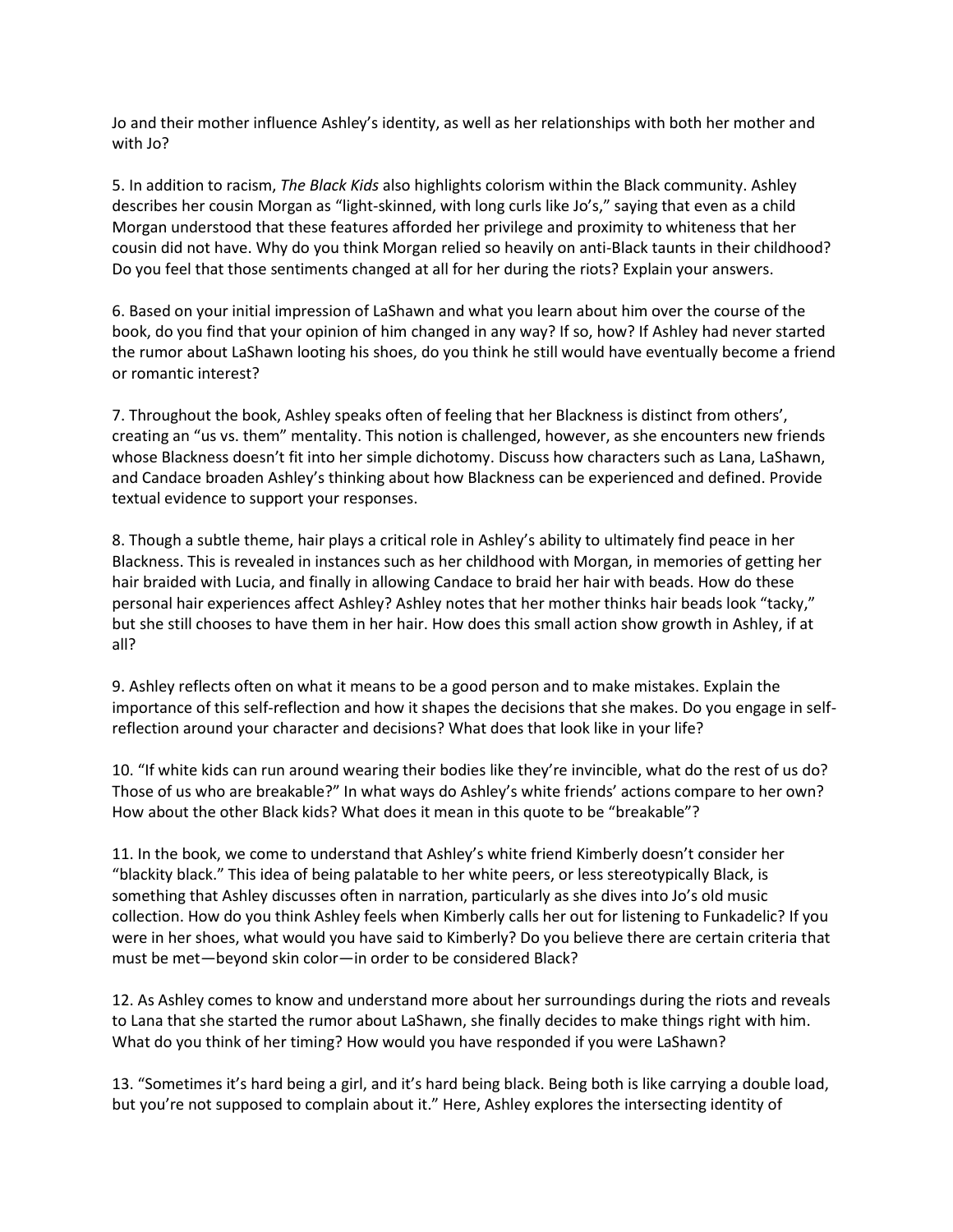belonging to both a race and a gender that have been systemically marginalized. How does the idea of being a Black girl, as explained in the above quote, manifest in the lives of Ashley, Jo, Morgan, and others? How do these characters differ from one another in how they live out Black girlhood and its many challenges?

14. How does *The Black Kids* encourage readers to engage in difficult conversations surrounding racismcreated traumas and how they happen in friendships, families, and other relationships? Do any instances of these traumas, such as Ashley's history of being called the "N" word or LaShawn being accused of looting his shoes, resonate with you? Explain your answer. If not, what did you take away from this book about the ways that overt and covert racism affect people of color broadly, and Black people specifically?

15. Why do you think the author decided to write out a separate section for Ashley's encounters with the "N" word? What is the impact and effect of this section's format, where readers see an abbreviated list as opposed to a narrative approach?

16. Though they are sisters, Ashley often mentions that she feels distant from Jo and the way that she has chosen to live her life. This is amplified by Jo's struggle with her mental health. Using textual evidence, compare the sisters' actions and reactions to the harsh events of the LA riots. Do you find that the sisters are, in fact, as different as Ashley believes, or do you think there are more similarities between them than she thinks? Discuss what might have had to happen for the two to have found more comfort and support in each other throughout the time frame of the novel.

17. Though they live in a predominantly white neighborhood, Ashley's parents emphasize the importance of meaningful and positive Black representation in their lives. Ashley speaks fondly of visiting Leimert Park to buy an ankara, and visiting Black Santa during the winter holidays. In your opinion, to what extent should parents shape and tailor their children's understanding of Blackness? When, if ever, does that tailoring become harmful?

18. In what ways have present-day riots and movements such as #BlackLivesMatter affirmed the humanity of Black people in the eyes of others? How do contemporary movements compare to the LA riots as presented in *The Black Kids*? Do you think that social media makes a difference in seeking justice and fighting racism? Explain your answers.

19. *The Black Kids* takes place during Ashley's senior year, a time when young people are stepping out of adolescence and into adulthood. In what ways, if any, do you think that graduating from high school in 1992 in LA shaped real-life students' outlook on the world after graduation? If possible, provide evidence from the text to support your conclusions.

20. If dates were never mentioned, would you know that *The Black Kids* was a historical fiction novel? Explain your answer. If so, what does this say about our progress as a nation?

## Extension Activities

1. Early in the story, Ashley's mom is unwilling to intervene on behalf of the Black boys who had an encounter with the police. However, when it is her own daughter facing false accusations and undeserved charges, she goes above and beyond with her personal connections to help her. Consider your own identity, privileges, and resources. Write them down on an index card and role-play the scene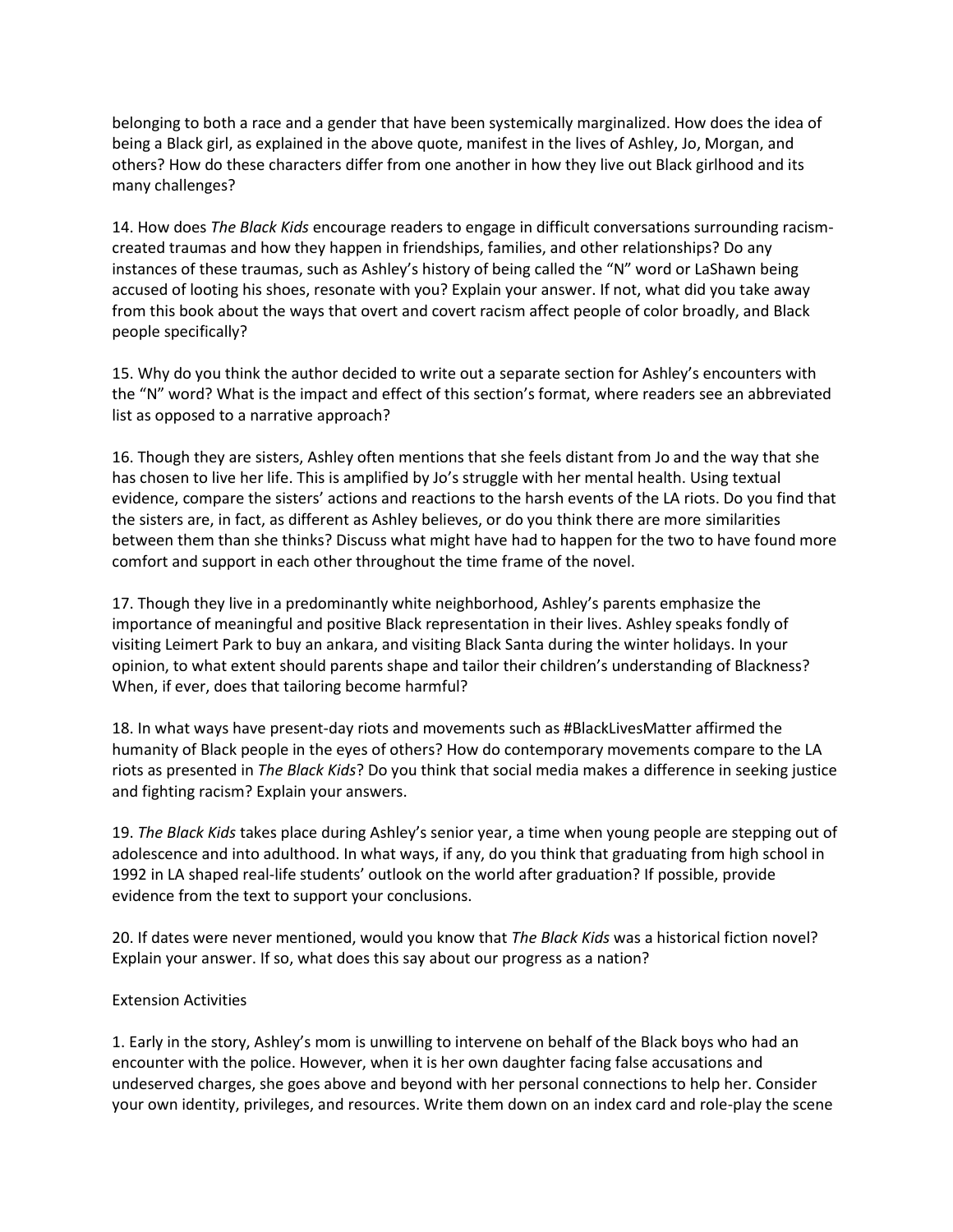outside the convenience store with your class. Take note of the differences in how you and your peers reimagine the situation based on your personal identities and histories.

2. Shortly after the videotaped beating of Rodney King, fifteen-year-old Black girl Latasha Harlins was murdered by a Korean convenience store owner after being wrongly accused of stealing orange juice. Though this event added kindling to the eventual LA Riots, ultimately it was the acquittal of the police who beat Rodney King that is recognized as the primary event that sparked the riots. Research Latasha Harlins's and Rodney King's cases and write an analysis essay in which you discuss why the victims were not historicized in the same manner.

3. *The Black Kids* offers a glimpse into young people's lives at a time in which racial tensions in America were high. Read one of the following texts that offer a similar perspective and cover events from different time periods. After reading, discuss the trends that are consistent across the texts. What were the major differences in approaches to racial justice, treatment of genders, and how they resolved?

*Saving Savannah* by Tonya Bolden

Red Summer of 1919

*It All Comes Down to This* by Karen English

1965 Watts Riots

*The Hate U Give* by Angie Thomas

shooting of Oscar Grant

4. There are a number of factors that define who we are, the decisions we make, and the fate of our lives. Understanding this, author Brenda Stevenson wrote *The Contested Murder of Latasha Harlins: Justice, Gender, and the Origins of the LA Race Riots*. In groups of three, assign each person to read a section of the book, including portions about Latasha Harlins, storeowner and murderer Soon Ja Du, and the judge who presided over the case, Joyce Karlin. After reading, discuss how your perspective on the case shifts, if at all. Time permitting, conversations may extend into present day tensions and cases of racial injustice.

5. Throughout the book, Ashley struggles to speak out against the racist and insensitive comments her friends make to her and about their other Black classmates. Choose one of these scenes, and rewrite it either with a different outcome or from a different character's perspective. Do you notice anything new or unexpected when examining from this angle? Is there any advice or insights you would share with the characters?

6. Mental health struggles can be difficult to deal with, whether they are your own or happening to a friend or loved one. In addition to having a relationship with a licensed therapist, many find that affirmations help to overcome negative and self-sabotaging thoughts. An example of an affirmation would be: "I am worthy of friendship, even though I've made mistakes." Using Post-it notes, write three sets of affirmations: Two for two different characters in *The Black Kids*, and one for yourself. How do you think these phrases might impact the characters that you selected? How do they impact you?